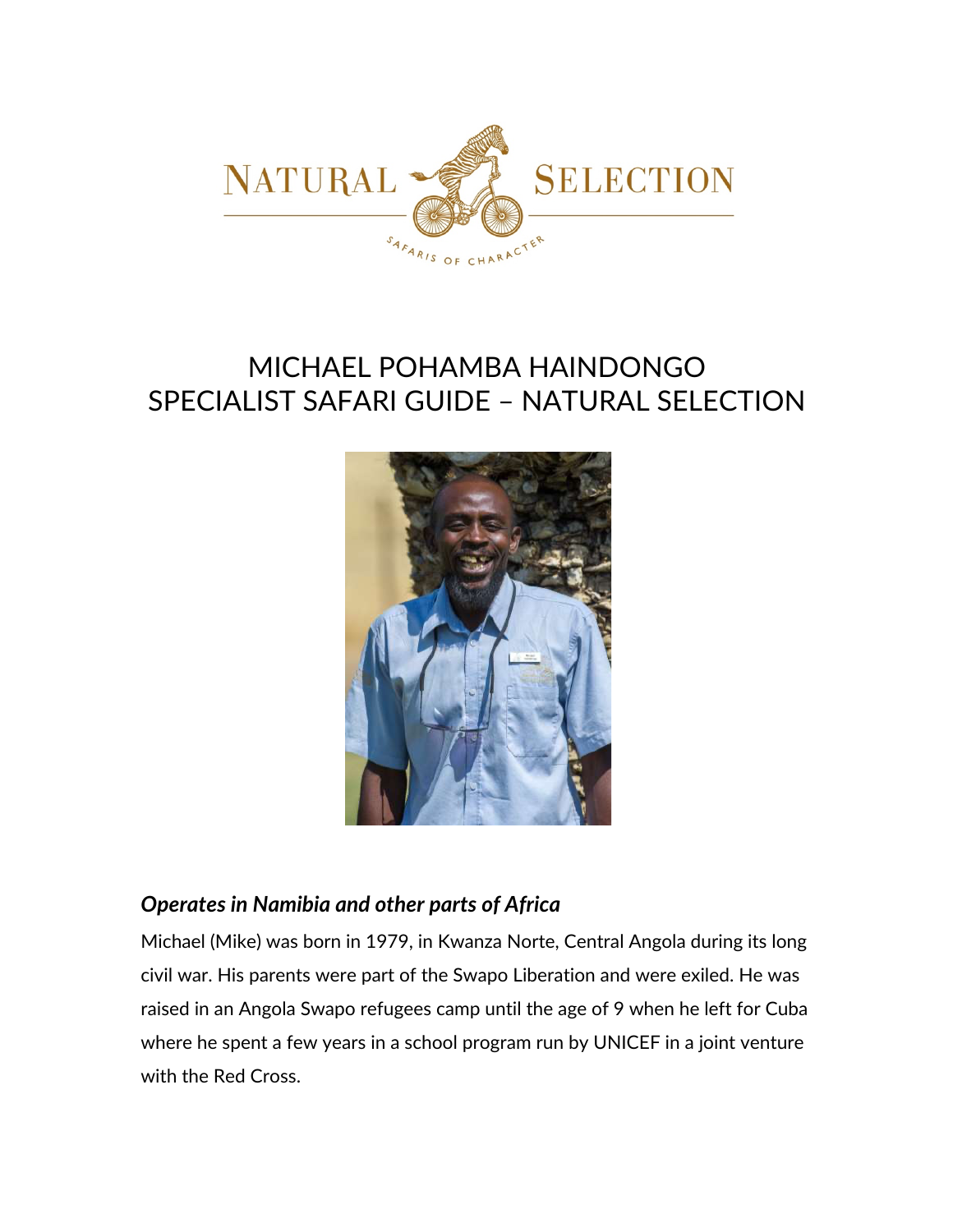When Namibia gained independence, he returned to Namibia to finish high school. Michael then went on to study Nature conservation and Management at Polytechnic of Namibia. He started his tourism career in the Damaraland region, where he was a student and a guide, dividing his time with Mike Hearn of Save the Rhino Trust and leading safaris.

Mike craved further study and went on to do a FGASA course in South Africa and guided at Londolozi before returning to guide in Namibia where he gained an indepth knowledge of the country's many beautiful wilderness areas. He joined Natural Selection in 2019 and is currently based at Etosha Heights.

## *Years of guiding experience*

Mike has 18 years guiding experience and has been guiding since 2004.

## *Regional knowledge and expertise*

Namibia, Botswana, South Africa, Zimbabwe and Zambia.

# *Ideal for accompanying*

Adventurous families, multi-generation family travel, couples, solo travelers, small groups.

## *Areas of special interest*

Wildlife, Kunene region of Namibia, hiking.

# *Qualifications & Expertise*.

- Mike is based at Etosha Heights, but he can guide anywhere else in Namibia.
- He has a Nature Conservation and Management Diploma Polytechnic.
- Wilderness Safaris intermediate guiding training.